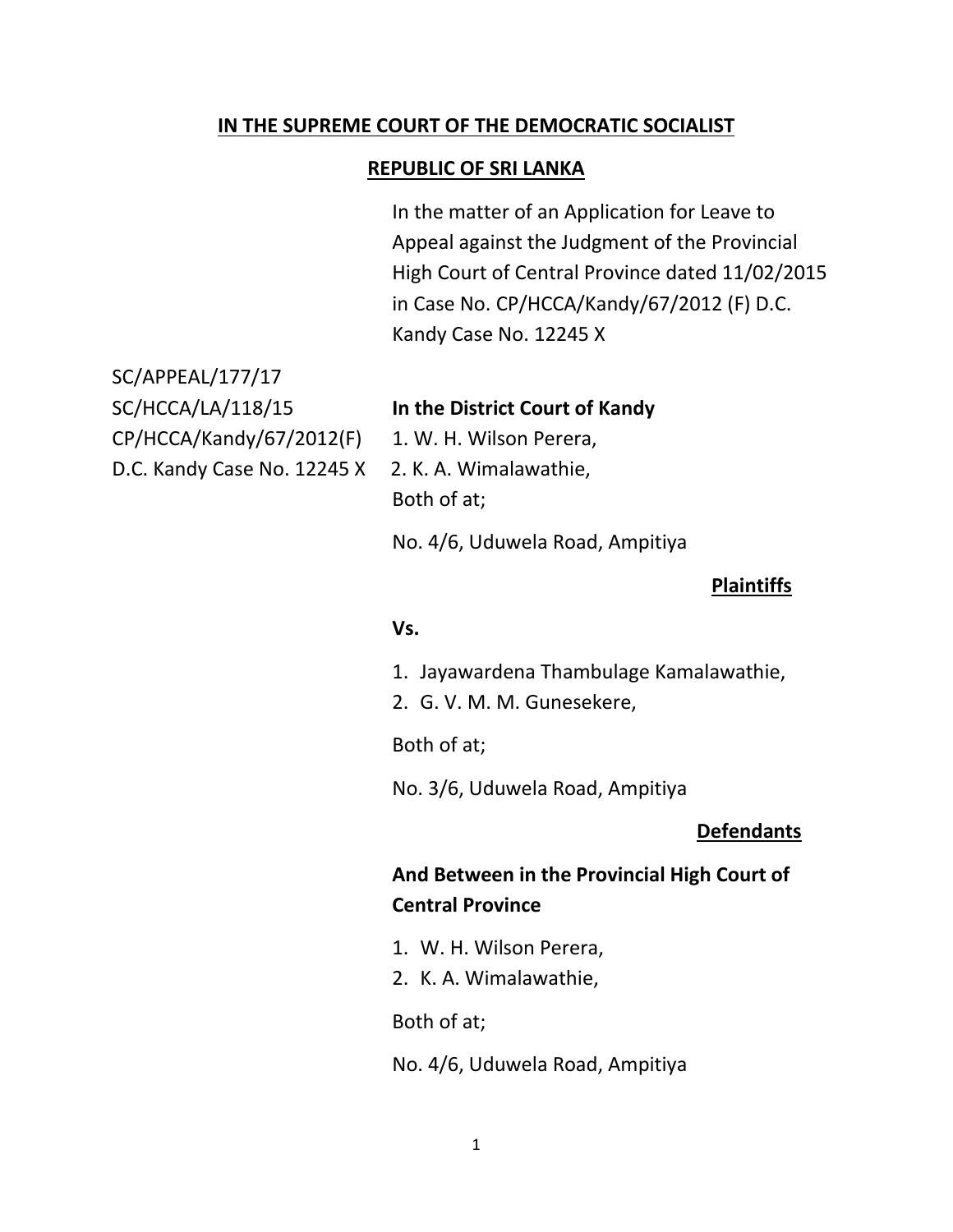# **Plaintiff - Appellants**

#### **Vs.**

- 1. Jayawardena Thambulage Kamalawathie,
- 2. G. V. M. M. Gunesekere,

### Both of at;

No. 3/6, Uduwela Road, Ampitiya

# **Defendant – Respondents**

#### **And Now Between in the Supreme Court**

- 1. W. H. Wilson Perera,
- 2. K. A. Wimalawathie,

Both of at;

No. 4/6, Uduwela Road, Ampitiya

## **Plaintiff – Appellant – Petitioners**

#### **Vs.**

- 1. Jayawardena Thambulage Kamalawathie,
- 2. G. V. M. M. Gunesekere,

Both of at;

No. 3/6, Uduwela Road, Ampitiya

### **Defendant – Respondent – Respondents**

| Before  |                             | : Sisira J. de Abrew J                                      |
|---------|-----------------------------|-------------------------------------------------------------|
|         |                             | L. T. B. Dehideniya J and                                   |
|         |                             | E. A. G. R. Amarasekara J                                   |
| Counsel | $\sim 10^{10}$ km s $^{-1}$ | Dr. S.F.A. Cooray for the Plaintiff – Appellant – Appellant |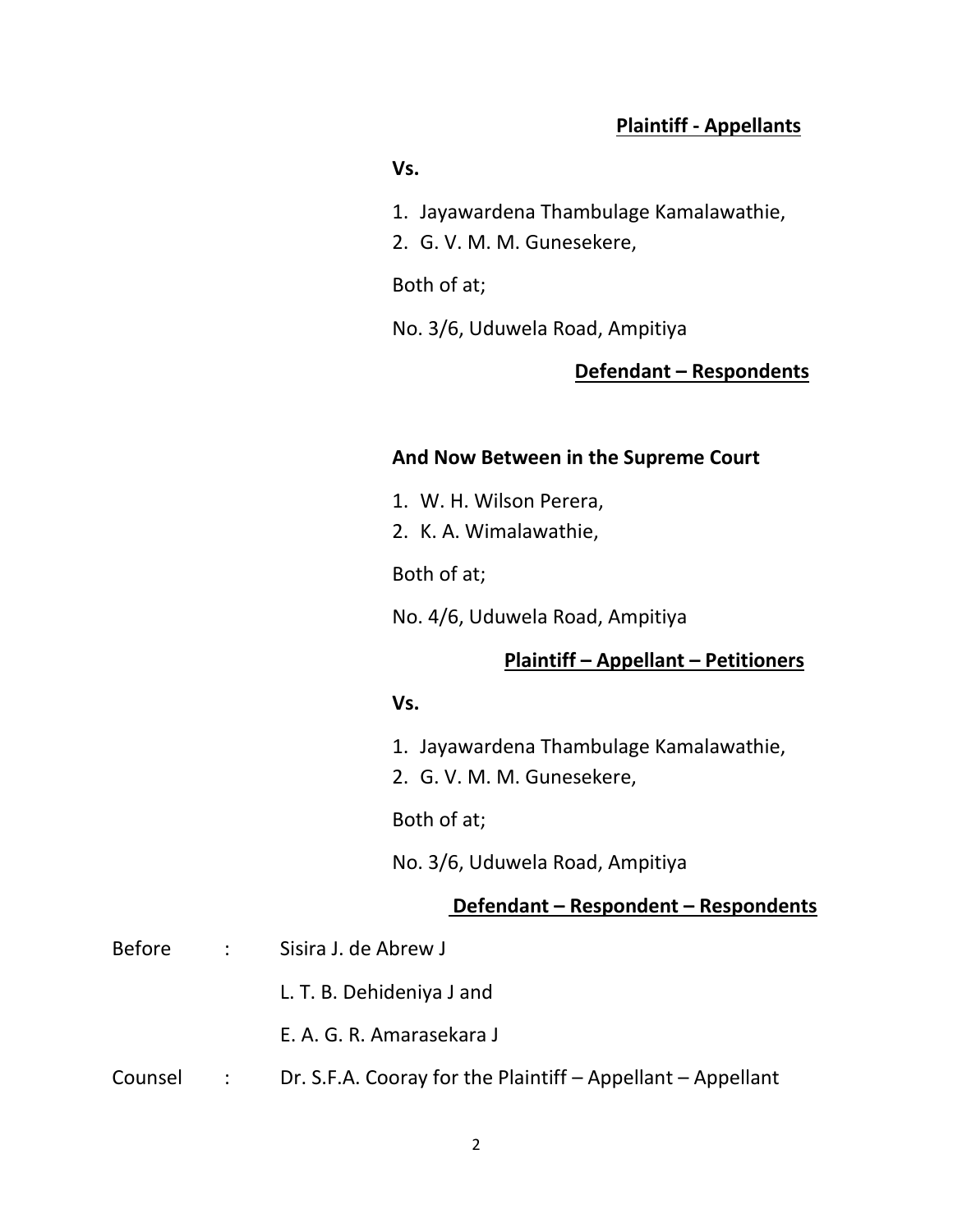Nihal Jayawardena PC with S.W. Wilwaraarachchi instructed by Hasitha Amarasinghe for the Defendant – Respondent – Respondents

Argued on : 29.06.2020

Decided on : 31.05.2021

# **E. A. G. R. Amarasekara J**

Plaintiff – Appellant – Petitioners (hereinafter sometimes referred to as the petitioners or the plaintiffs) by a plaint dated 03.05.1999, instituted case no.12245X in the District Court of Kandy against the Defendant – Respondent – Respondents (hereinafter sometimes referred to as the respondents or defendants); and by an amended Plaint dated 12.12.2002 prayed,

- For the demarcation of the east boundary of the land described in the schedule to the amended plaint, in accordance with the plan No. 914 (marked as V1 and P7 at the trial),
- For a declaration that the damages to the east boundary of the plaintiffs' land had been caused due to the negligence and wrongful actions of the defendants,
- For an order to compel the defendants to erect a retention wall at the east boundary of the plaintiffs' land at their own cost, or in the alternative, for an order that the plaintiffs can, jointly or severally, recover the cost for such retention wall from the defendants,
- For an order for damages owing to the acts of the defendants in breach of peaceful enjoyment and consumption of the plaintiffs' land,
- For costs and other reliefs.

As per the amended plaint,

- The plaintiffs are the lawful owners of Lot No.8 and the defendants are the lawful owners of Lot no.9 of plan no. 914 mentioned above.
- The land from lot 8 to lot 9 in the said plan is inclined to East from West. Thus, the Lot 8 is situated on a higher elevation of about 15 feet above the lot 9.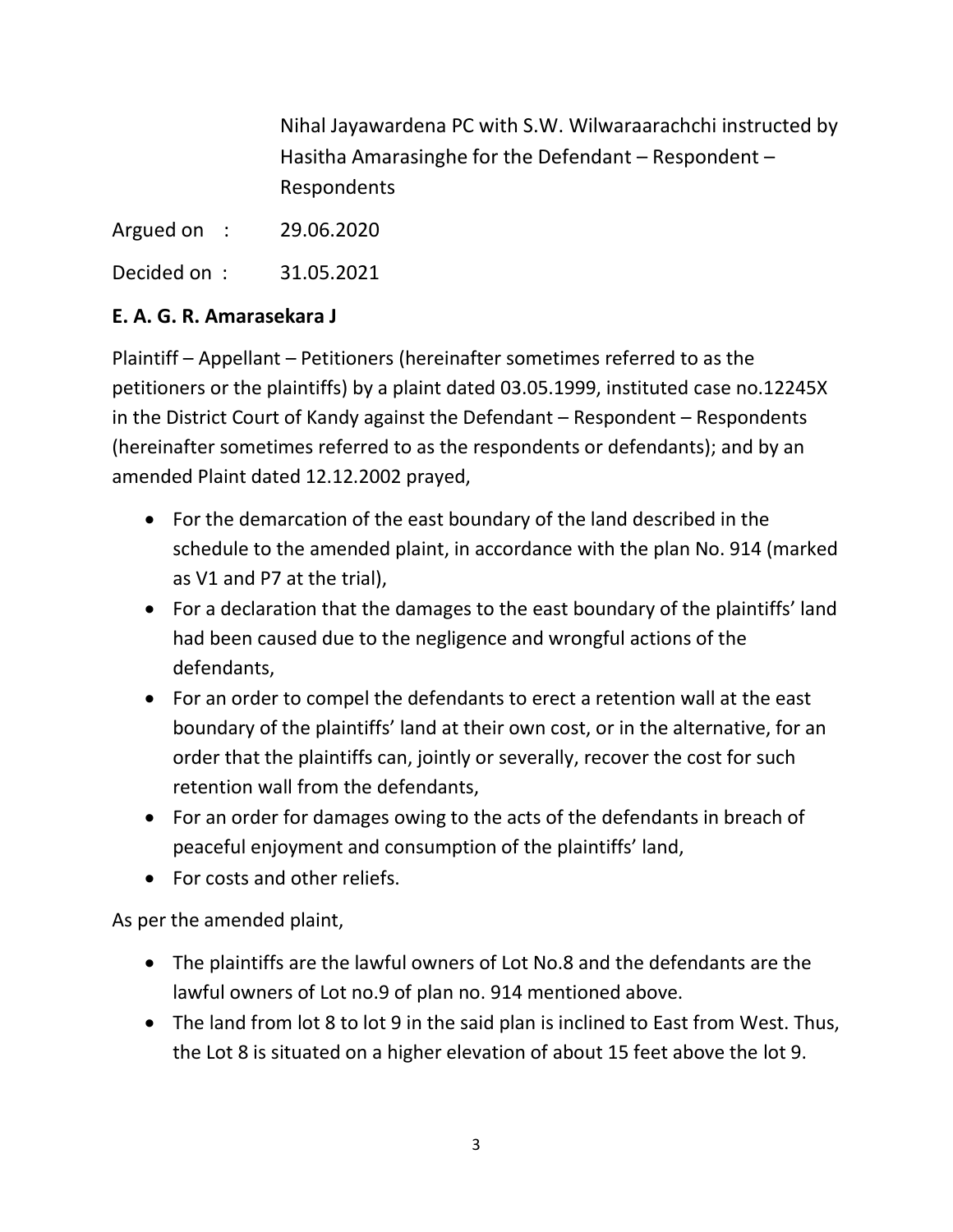- The defendants, from the beginning of 1999, started to shovel off the soil in between the elevated land of the plaintiffs and the land of the defendants which was at a lower level to build unlawful constructions on the western boundary of the defendants' land causing soil erosion in the inclined area.
- Due to the removal of soil done by the defendants on the eastern boundary of the plaintiffs' land the said boundary has become dangerously unstable and the protective wall has been damaged on several places and further, it has caused considerable damage to the house and other buildings of the plaintiffs endangering the lives of the members of the plaintiffs' family.
- The plaintiffs requested the defendants to erect a protective wall prior to commencing any construction by the east boundary of the plaintiffs but the plaintiffs intentionally ignored the said request.
- The plaintiff states that the encroachment through excavation is shown in the plan no. 2360 of Bernard P. Rupasinghe, licensed surveyor (herein after mentioned as B.P. Rupasinghe, L.S.).
- The plaintiffs estimate the total compensation including the cost to build the protective wall for Rs.500000.00.

The defendants filed amended answer dated 02.10.2003 and, while denying the allegations and the cause of action mentioned in the plaint, the defendants stated that,

- After the defendants bought the land and house in lot 9 on 08.09.1997, they came to reside in the said house.
- Even at the time they came to reside in their land, the soil that had been gathered due to the construction of the Plaintiffs' house had been slid down with water and heaped up along the rear wall of the defendants' house causing damages to and resulting the collapse of the said rear wall.
- Accordingly, the defendants had to remove the said soil gathered against the rear wall of the defendants' house and build the said rear wall spending lot of money, and in 1998, even the plaintiffs too helped him in removing the said soil gathered against his rear wall; The defendants had not built any new building and had no intention to build a new one; As such the defendants' actions could not be the cause for damages to the plaintiffs' land and house.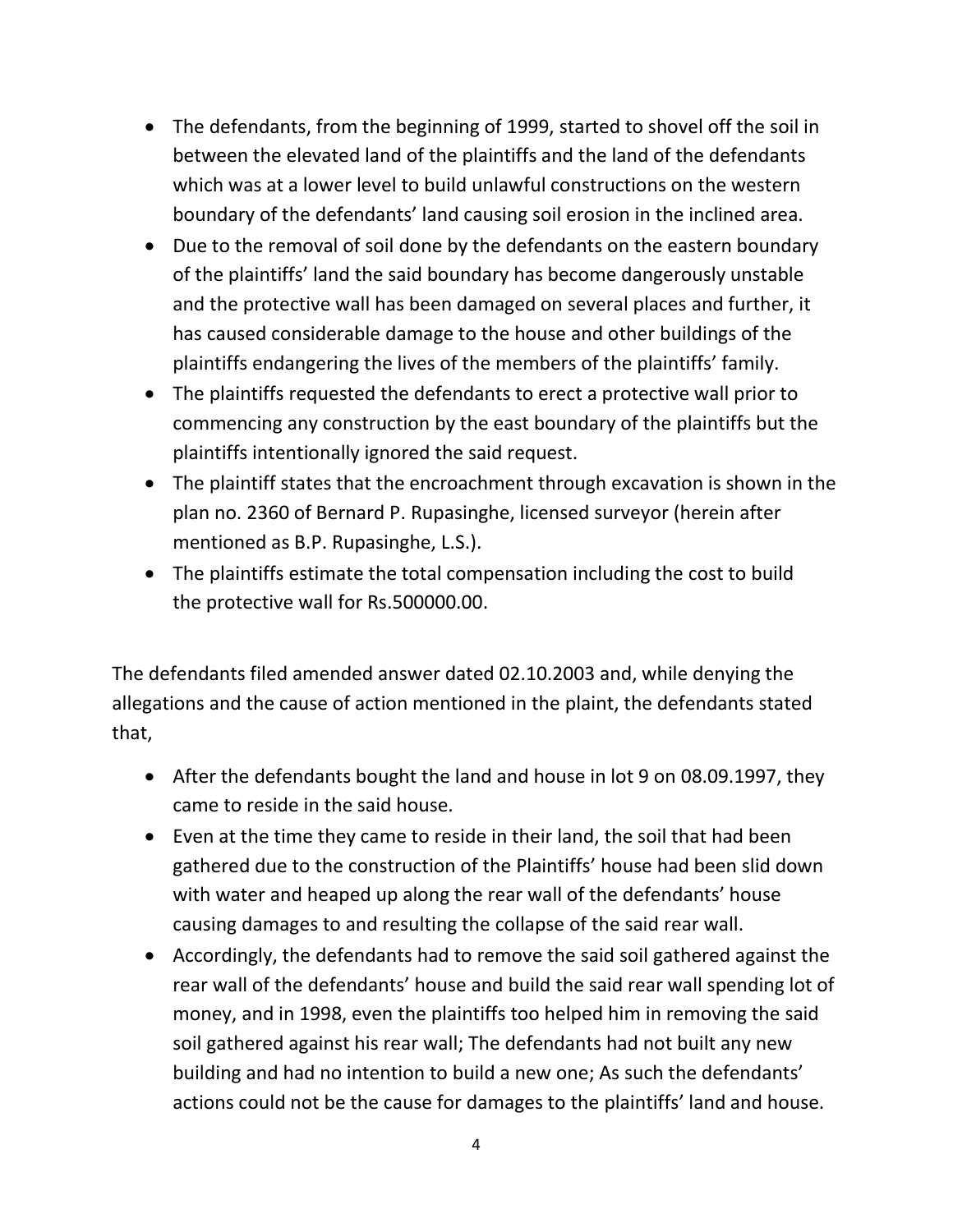• The plaintiffs while constructing their house had not appropriately constructed the system of drains and ditches for the proper flowing of water and as such, water flows to the defendants' land causing damages mentioned in the amended plaint as well as damages to the defendants' land.

However, the defendants had consented to demarcate the boundary as per the aforesaid plan no 194 and had stated in their amended answer and had further stated that the common boundary is correctly depicted in the plan no.1450 of S. M. K. B. Mawalagedara, licensed surveyor (hereinafter referred to as Mawalagedara, L.S.) as well as in plan no. 4006 of C. Palamakumbura, licensed surveyor (hereinafter referred to as Palamakumbura, L.S.).

Thus, the defendants prayed among other things,

- For a dismissal of the plaintiffs' action;
- To demarcate the Western boundary of the Defendants' land according to aforesaid plans no. 914 or no. 1450 or no. 4006,
- For a permanent injunction preventing the flowing of water in the manner plaintiffs have caused it to flow,
- For damages in a sum of Rs. 500,000/-.

By replication filed on 12/02/2004, the plaintiffs had denied an accrual of any cause of action against them to the defendants as described in paragraph 11 of the amended answer and, further took up the position that the said cause of action is time barred.

As per the admissions recorded at the commencement of the trial, it is clear that there was no dispute between the parties as to the ownership of lot 8 (the land in the  $1^{st}$  schedule to the amended plaint) and lot 9 (the land in the second schedule to the amended plaint and in the schedule to the amended answer) of the aforementioned plan no. 914, which respectively belonged to the plaintiffs and the defendants. It was further admitted that the dispute relates to the common boundary which is the east boundary of the plaintiffs' land and western boundary of the defendants' land and that parties had expressed their willingness to fix their common boundary through their pleadings. Even though, several issues were raised at the trial, the main contention between the parties were,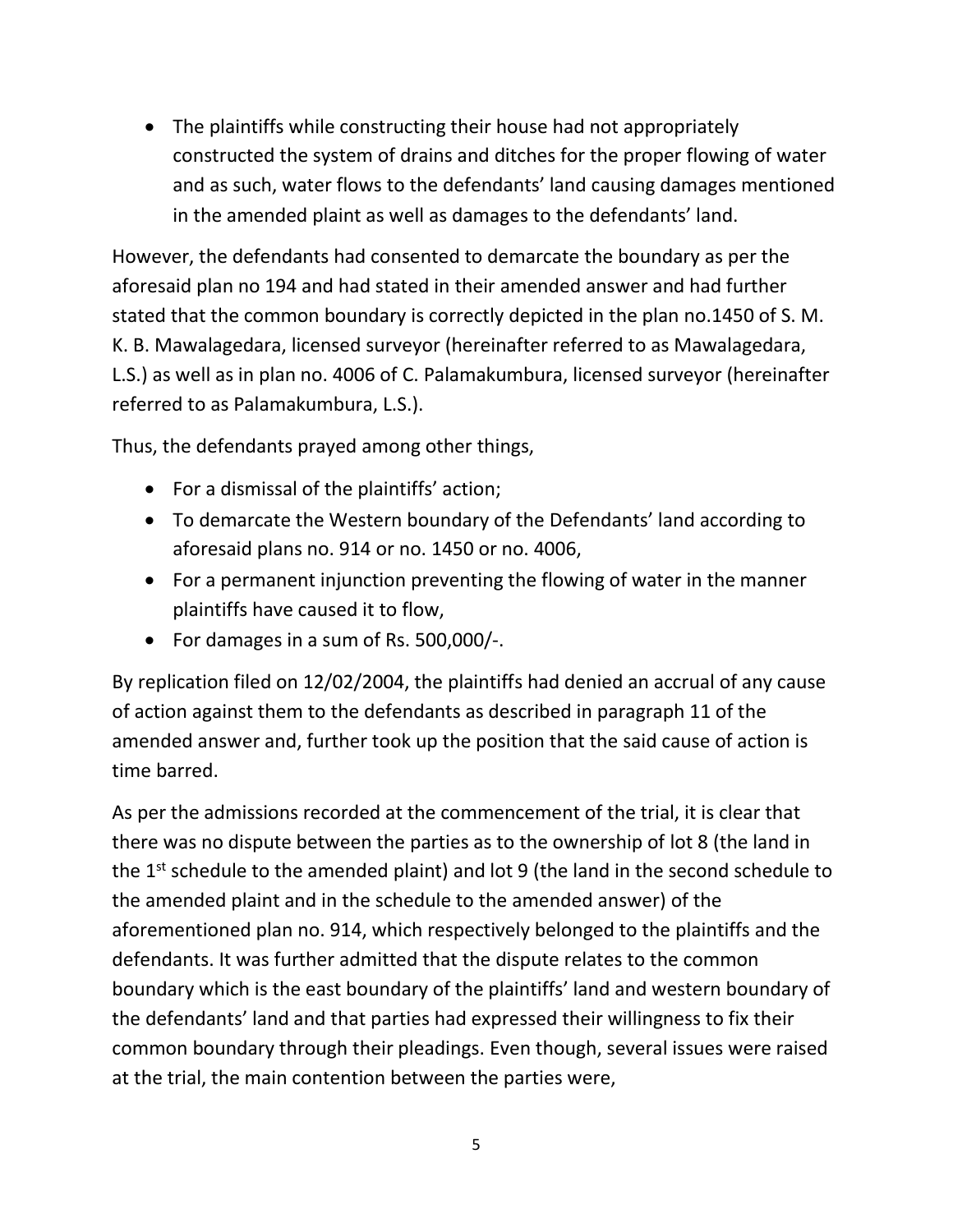- a) Whether the defendants removed the soil of the supportive embankment at the said east boundary of the plaintiffs' land, encroaching into plaintiffs' property causing harm to the lateral support given by the said embankment to the plaintiffs' property which in turn damaged the plaintiffs' land and buildings as described in the plaint or whether such harm and damage was due the acts and deeds of the plaintiffs themselves as stated by the defendants.
- b) Whether the common boundary be demarcated on the ground as per the plan no. 2360 of B. P. Rupasinghe, L.S. or plan no.1450 of Mawalagedara, L.S., and/or plan no.4006 of Palamakumbura, L.S.

Aforesaid plan no. 2360 was made on a commission taken by the plaintiffs while the plan no. 1450 was made on a commission taken by the defendants. The case record itself indicates that plan no.4006 was taken on a joint commission taken by the parties in view of a settlement to demarcate the common boundary- vide journal entries dated 22.01.2001 and 24.01.2001. It appears that after the making of the plan on the joint commission to demarcate the common boundary, the plaintiffs had filed a petition praying to withdraw from the said settlement – vide journal entry dated 31.05.2001 and the petition dated 25.05.2001 in the district court brief. Even the report of the plan no.4006 indicates that the plaintiffs were not willing to accept the common boundary found as per the joint commission. Proceedings dated 27.11.2000 referred to in journal entry of the same date and in the order dated 05.06.2002, that appears to have contained the settlement cannot be found in the said district court brief. Though there was no reference to missing proceedings dated 27.11.2000, as per the proceedings dated 08.09.2011, 16.08.2011 and 17.08.2011, it appears that certain parts of the original case record had been missing for some time and later certain proceedings relating to trial were reconstituted. However, the aforesaid petition and the contents of the order dated 05.06 2002 indicate that the said settlement made on 27.11.2000 was limited to the demarcation of the common boundary and the rest of the dispute remained to be solved. Nevertheless, as per the case record, there is no order before us to show that any order was made with regard to the aforesaid petition allowing the plaintiffs to resile from the settlement. It is apparent from the brief, though the plan no.4006 was made due to a settlement on a joint commission, the plaintiffs refused to accept the result of the said commission, and the said plan.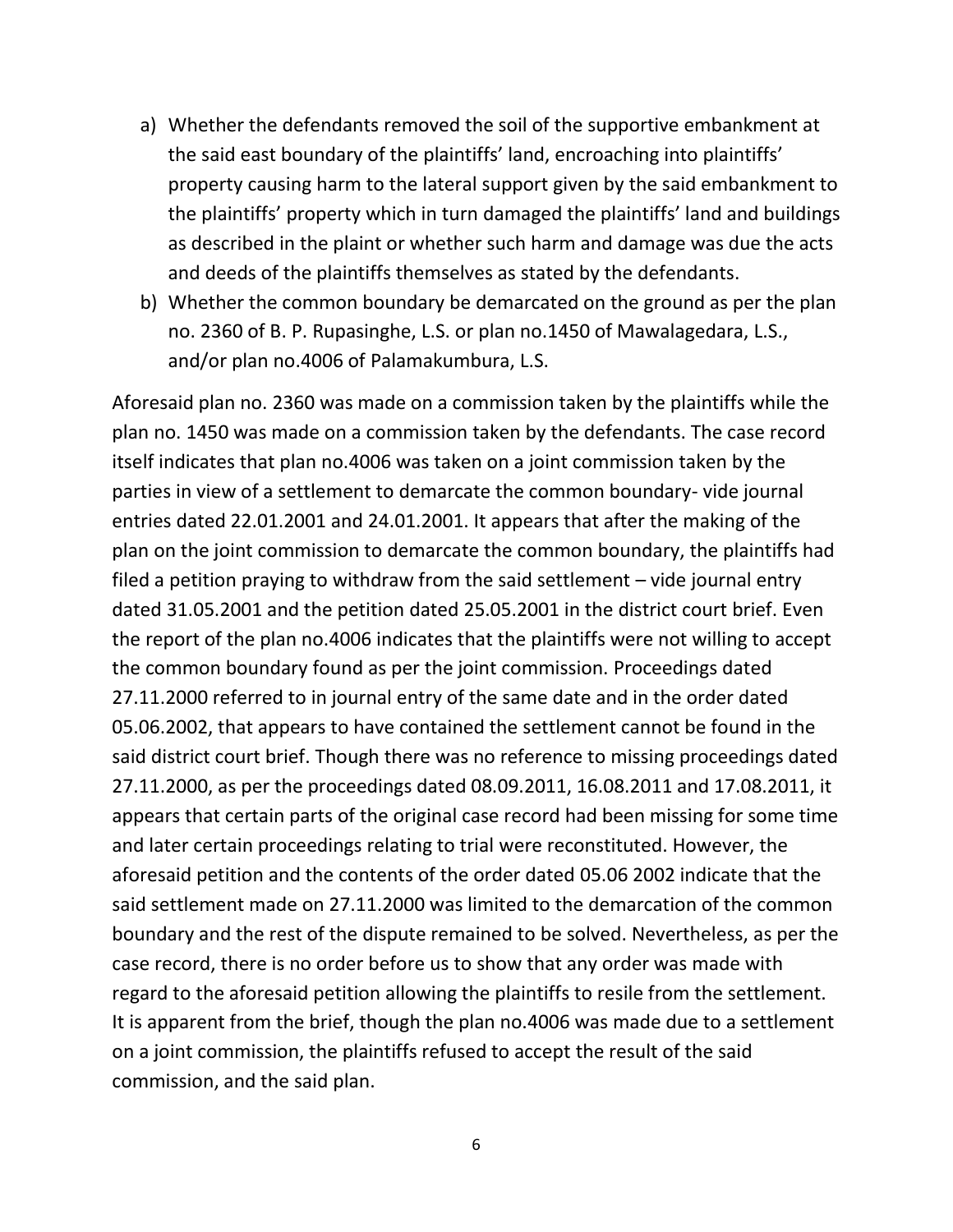After the trial, learned district judge granted relief only to demarcate the common boundary but as per the plan no.4006 of Palamakumbura, L.S. Even though, the plaintiffs also wanted to get the common boundary fixed by putting up a retention wall at the expense of the defendants which was not granted, the relief granted by the learned district judge is more in accordance with the relief prayed in the prayer 'c' of the amended answer dated 02.10 2003. In the appeal made to the Civil Appellate High Court of Kandy by the plaintiff, the learned district judge's judgment was confirmed subject to the variation which expressed the opinion of court that, if the parties are interested in the wellbeing of the two properties, both parties should bear the cost of building up the retaining wall on the common boundary. Since the said variation added by the High Court is an expression of an opinion subject to the phrase 'if the parties are interested' it cannot be enforced through a decree unless the parties are willing and interested in putting up a wall. As such the variation added by the High Court has no practical effect. In that sense, the High Court Judgment, as said before, only confirms the district court Judgment with an additional opinion which cannot be put into effect without the consent of the parties. It must be noted that it was only the plaintiffs who have prayed to build a retention wall at the expense of the defendants and the defendants' prayer was to demarcate the common boundary but without any prayer to put up a wall. Hence, the prayers do not indicate that both parties are interested in putting up a wall through a court order. However, proceedings recorded at the trial indicate that the defendants were willing to put up a wall at the expense of both the parties.

Being aggrieved, the plaintiffs preferred a leave to appeal application to this Court and leave has been granted on the following grounds as stated in paragraph 12 (1) (3) and (4) of the petition and on another question of law suggested in open court (which is reproduced below as issue of law no.4) by the counsel for the plaintiff, which are renumbered as follows;

(1). "Did the learned High Court err in coming to the conclusion that the learned trial Judge had observed that evidence does not support the fact that the Defendant – Respondent's actions had caused the Plaintiff Appellant's lateral support on the eastern boundary to be demolished?" - vide para 12(1) of the petition.

7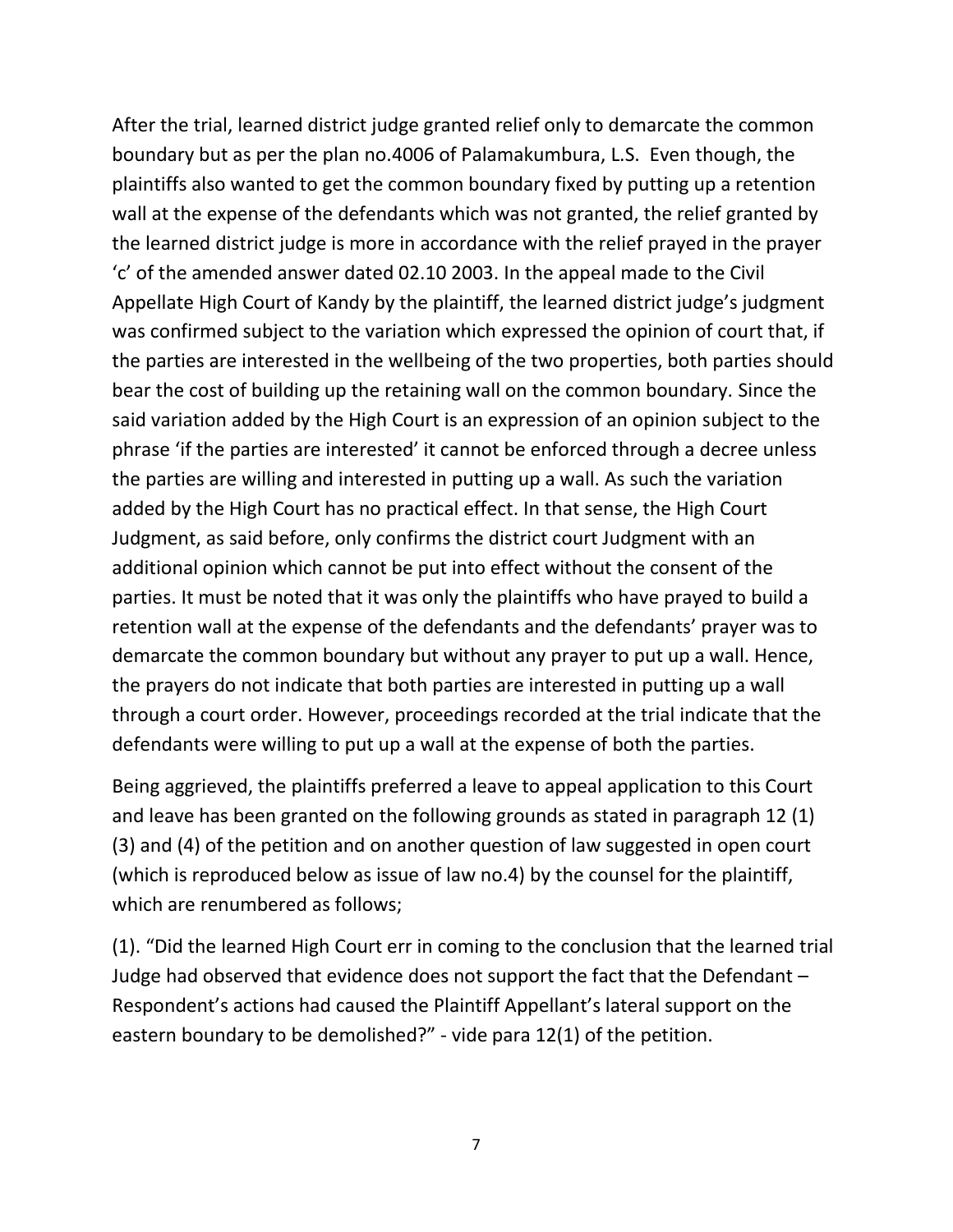(2). "Did the learned High Court err in coming conclusion (Sic) that the Defendant Respondent has not acted in a manner which makes him liable to bear the entire cost of building?" – vide para 12(3) of the petition.

(3). "Did the learned High Court err in failing to give specific procedure to be followed by the Defendant and the Plaintiff when sharing the cost of construction of the retaining wall?" – vide para  $12(4)$  of the petition.

(4) "In any event did the District Court err by holding the common boundary should be as set out in Plan No. 4006 made by Mr. C. Palamakumbura Survey (Sic) which was objected to by the plaintiff- appellant – petitioner at the time of the survey?" – vide proceedings dated 14.09.2017.

With regard to the renumbered question of law no.4 above, this Court observes that no relief is prayed for in the prayer to the petition to this court dated 23.03.2015 to set aside or amend or vary the district court judgment. What has mainly been prayed for was to set aside or reverse the High Court Judgment and to hold that defendants' actions have caused the boundary of the plaintiffs' land to deteriorate and that the defendants should bear the cost of the retaining wall to be built on the common boundary – vide prayer 'c' of the petition. To grant this relief this court may have to amend, vary or set aside the finding of the learned district judge which was to the effect that the defendants are not responsible for the deterioration of the embankment- vide page 13 of the district court judgment. Even if one considers the said prayer "c" as one impliedly praying to amend the relevant part of the learned district judge's judgment, there is no prayer in the petition directly or indirectly praying to set aside, vary or amend the decision of the learned district judge which directs to fix the boundary as per the plan no. 4006 made by Palamakumbura, L.S. Thus, in relation to the district court judgment, there is no corresponding prayer in the petition to the issue of law no.4 above raised in open court. In other words, even though, the plaintiffs challenge the acceptance of plan no.4006 through the said question of law and rely on the plan no.2360 made by B. P. Rupasinghe L. S. in their submissions, no relief is made to set aside the district court judgment or to vary or amend the relevant portion of the district court judgment.

As far as the common boundary is concerned, the learned district judge has correctly observed that both parties have no objection in demarcation of the common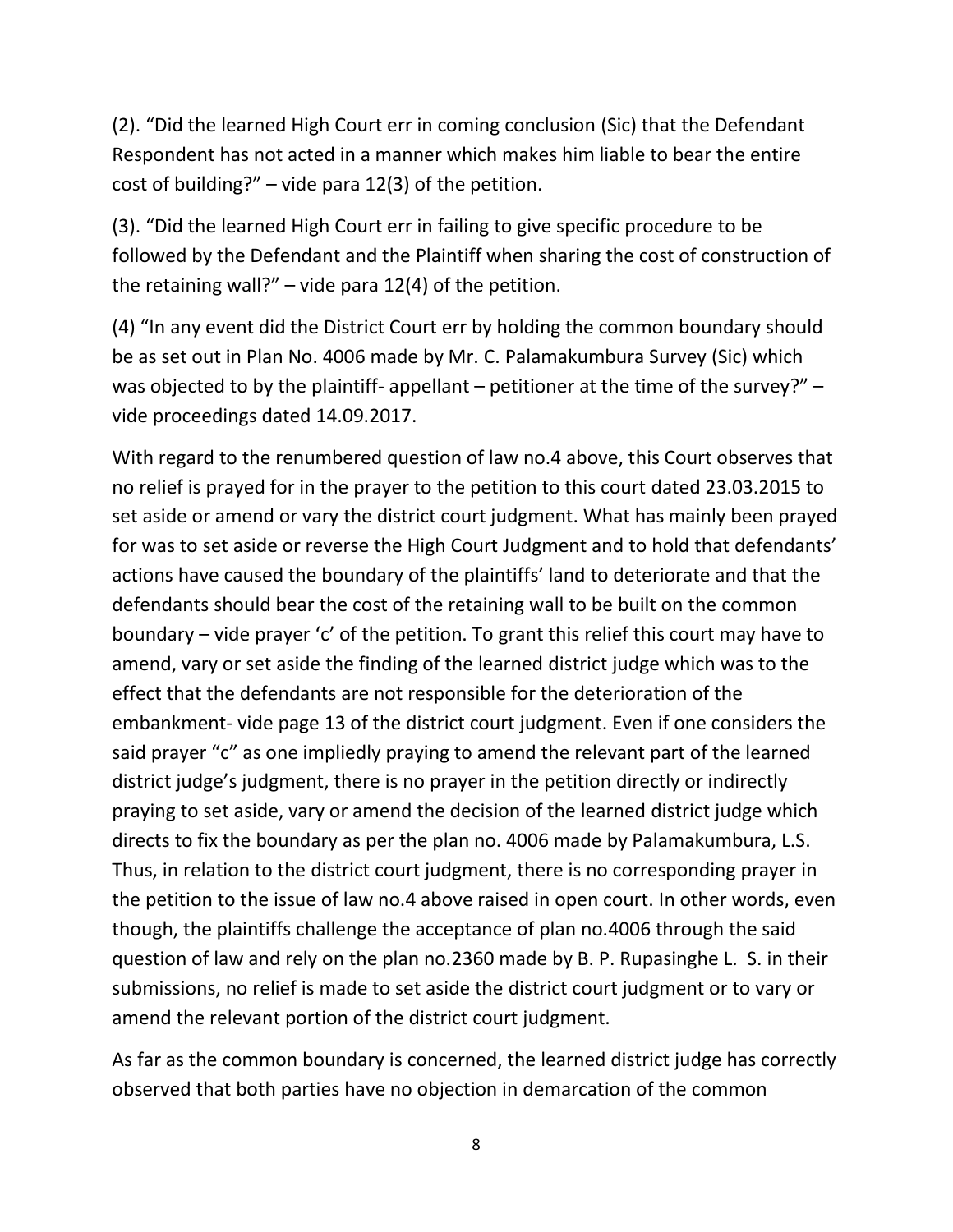boundary and the plaintiffs' claim that the retention wall on the boundary has to be done by the defendants is based on the premise that defendants excavated the embankment to extend their land for new constructions to their house - vide page 10 of the district court judgment, also see the admission no.4 where parties expressed their consent to demarcate the common boundary. However, the learned district court judge, after referring to the plan no. 2360 made by B. P. Rupasighe, L.S. and plan no.1450 made by Mawalagedara, L.S., has decided to demarcate the common boundary as per plan no. 4006 made by Palamakumbura, L.S. for the reasons that it was a plan made on a joint commission pursuant to an agreement between the parties and the Palamakumbara, L.S. had used the plan no.914 in making the said plan and, further, the plaintiffs have not given any acceptable reason for not accepting the common boundary shown in that plan. It is apparent that the learned district judge has not given detailed reasons for not accepting the aforesaid plan no. 2360 which the plaintiffs argue as the one that shows the correct boundary. Even in the high court judgment, no reason is given for not preferring plan no.2360 over plan no. 4006. In that context, now I would consider the evidence at the trial to see whether there was evidence to show that plan no. 2360 of B.P. Rupasinghe L.S. could have been preferred over the plan no. 4006 of Palamakumbura L.S.

Even though, B.P. Rupasinghe L.S. states in his report (marked as X1) that he superimposed the plan no.914 of C.D. Adihetti L.S., he does not state in his report that he identified the common boundary through superimposition. Further he has not revealed what were the fixed points or positions or spots that he identified and used to do the superimposition. As per item 5 of the  $1<sup>st</sup>$  page and paragraphs 1 and 3 of the 2nd page of his report, boundaries and lot 1 and 2 that purportedly belong to the plaintiffs were identified as shown by the plaintiffs. However, in the evidence given in open court he contradictorily says that he identified the common boundary by superimposition -vide page 186, but there also, to establish the accuracy of the superimposition, he has not revealed what are the fixed points or positions or spots he identified and used to do the superimposition. Furthermore, he has not marked the plan no.194 in his evidence in chief and also, has not revealed the nature of the copy of plan no.194 that he used for the said superimposition; that is to say whether it was the original, a tracing or a photocopy etc. It was only in his cross-examination he identifies the plan no.194 shown by the defendants' counsel which was marked as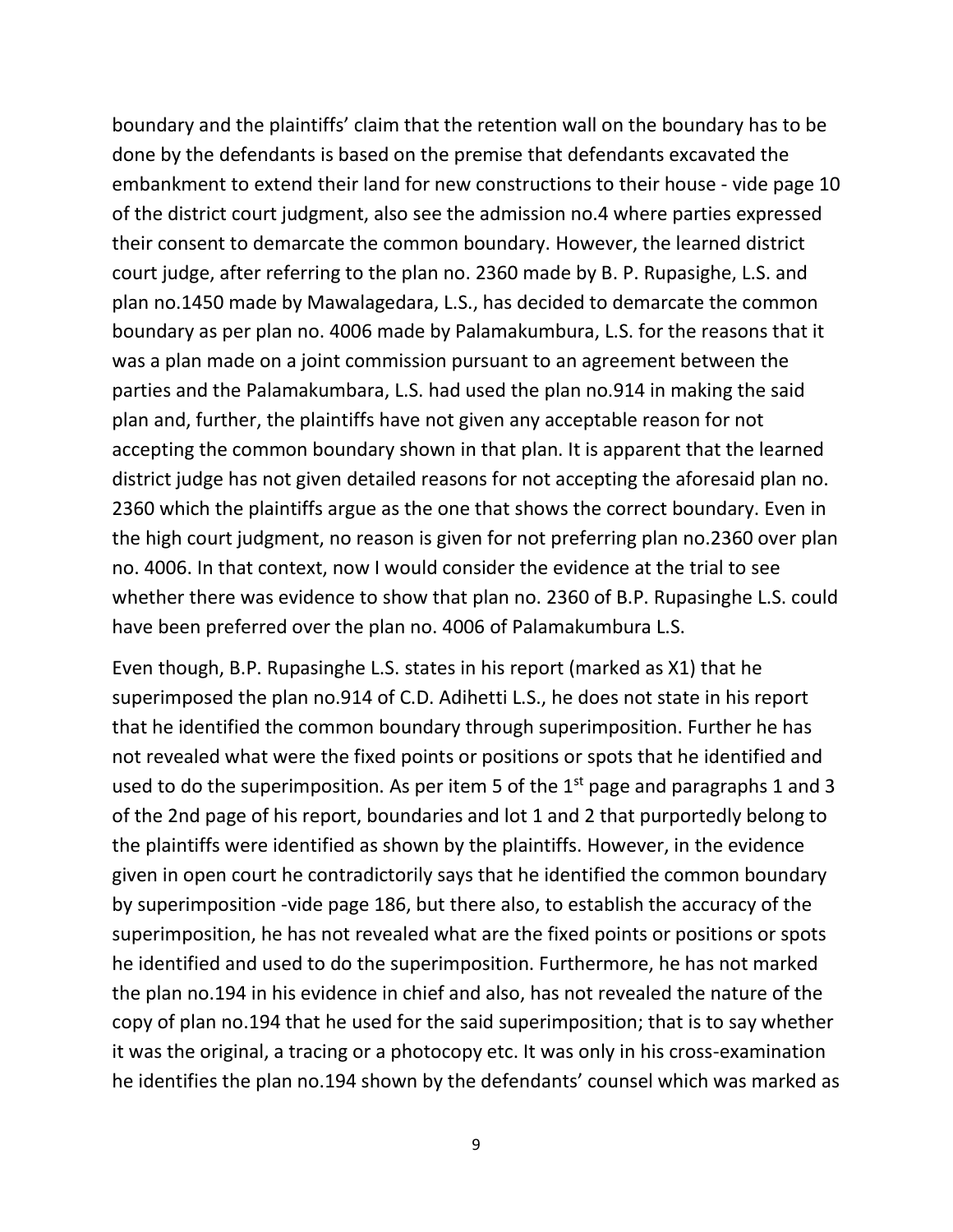V1. Even in the re-examination, it was the V1 marked by the defendants that has been shown to him. Plaintiffs have submitted a copy of plan no.194 as P7 but the signature placed by the learned district court judge by the marking of P7 indicates that it was tendered to court on 21.10.2007 which is a date after the close of plaintiffs' case. However, it seems that this plan marked P7 was actually marked on 21.10.2008 during the cross examination of the defendants' witness, Mawalagedara L.S.- vide page 302 of the brief. It appears that no witness called on behalf of the plaintiffs had referred to this P7. Reference to a P7 can also be found at the close of the plaintiffs' case but it appears to be another document marked as P7, namely a certificate from the mediation board which appears to have been marked on 21.06.2006. If B.P. Rupasinghe, L.S. had the original or a reliable copy of the plan no.194 for superimposition it is questionable why he did not produce it through his evidence to support the accuracy of his superimposition.

In contrast, the defendants have tendered plan no.1450 (V2) of Mawalagedara L.S. and plan no. 4006 of Palamakumbura L.S. to show the ground situation. Mawalagedara L.S. in his report (V2) at paragraph 8 has stated that he has shown the boundaries shown by the parties as well as the boundaries found by superimposition of plan no.194. However, he too has not disclosed in his report the fixed points or positions or spots that he considered in identifying the correct boundaries by superimposition. However, diagram of Mawalagedara's plan indicates that unlike B.P. Rupasinghe L.S.'s plan which takes into account only the area covered by the purported lots belonging to the parties and the adjoining part of the road, Mawalagedara L.S. has done a detailed superimposition taking into consideration the setting of the highway on the east end, and the setting of the 12 feet road (lot 12) in the original plan no.194 of C.D. Adihetti L.S.. While giving evidence Mawalagedara L.S. has identified plan no. 914 marked as V1 as the plan he used for superimposition and in cross examination he has repeatedly denied the suggestion that he used a photocopy. Original of V1 was marked by the defendants. Thus, it is more probable that it was used by this surveyor who surveyed on the commission taken by them. Aforesaid facts indicate the possibility of a better accuracy in Mawalagedara's plan when compared with the plan of B.P. Rupasinghe L.S. Further, through evidence of Mawalagedara, the defendants have marked the plan no.4006(V4) made by Palamakumbura, L.S., and its report(V4a) and no objections were raised at the time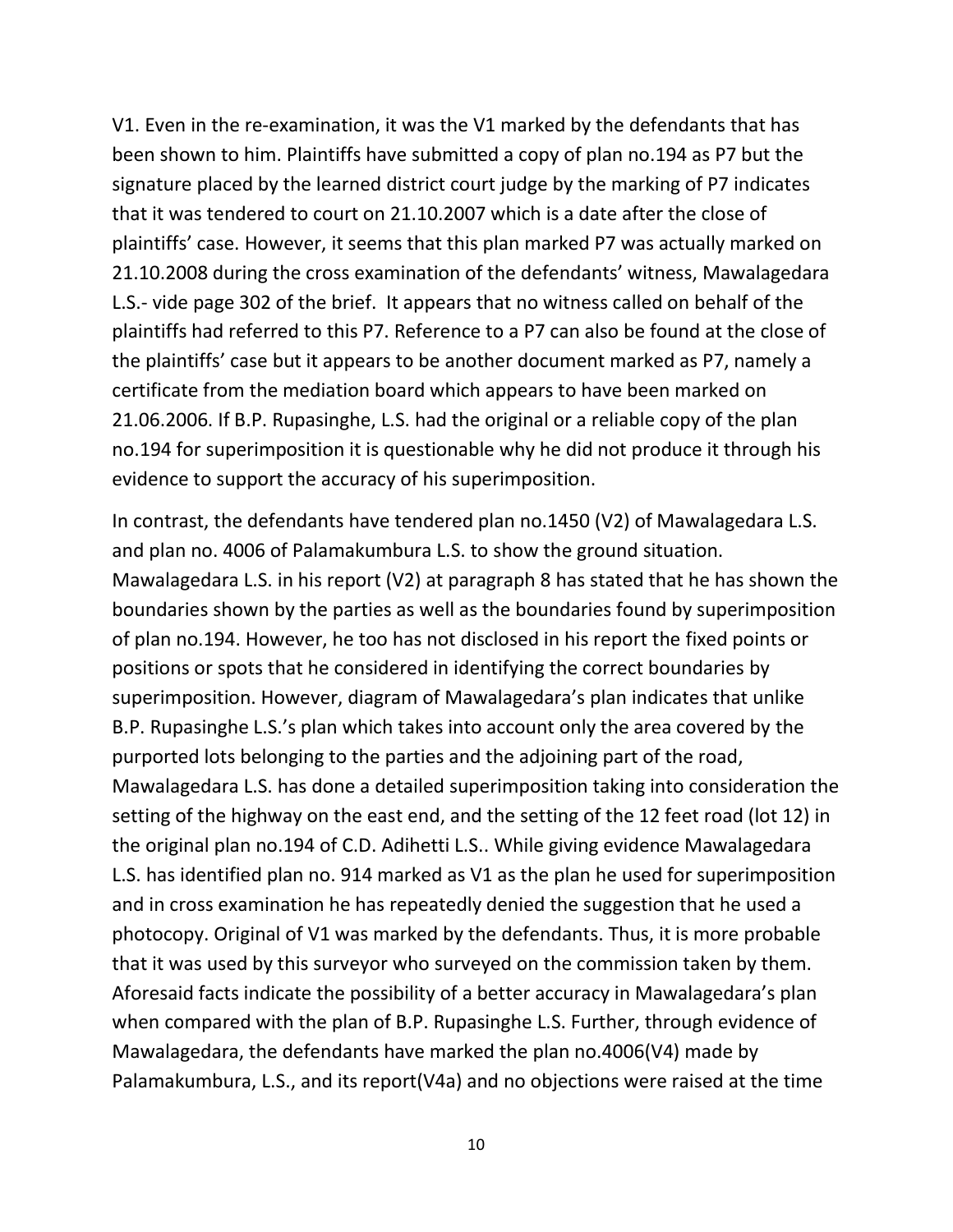of marking it as evidence. In terms of section 154 of the Civil Procedure Code plan no 4006 and its report become evidence of the case at hand. This was the plan made on a joint commission. As per this plan and paragraph 7(iii) of the report Palamakumbura L.S. has used 9 fixation points for the superimposition of plan no.194 including two fixation points situated on the corners of a house found to the east of Uduwela - Kandy high road even in plan 194. Like in Mawalagedara's plan, superimposition in this plan no.4006 also appears to have taken into more details such as setting of 12 feet wide road way and the setting of the high road in its superimposition when compared to the plan no. 2360 of B.P. Rupasinghe. Palamakumbara, L.S in his report has explained that to decide the positioning of the common boundary he surveyed the other necessary details in plan no.194. Like with the B.P Rupasinghe, L.S plan and report, it is not mentioned what type of copy of the plan no.194 was used for superimposition but, as this was a joint commission, it is probable that he was provided with the original copy marked by the defendants. Since the factual position indicates that he used several fixation points as described above and other details in the plan no. 194, it is more probable that the accuracy of superimposition in the plan made by Palamakumbura L.S. more acceptable than that of plan made by B.P. Rupasinghe, L.S. Further as observed by the learned district judge, plan no.4006 of Palamakumbura L.S. was made on a joint commission pursuant a settlement to demarcate the common boundary. The plaintiffs have not given any reason as to why they wanted to withdraw from the agreement. It may be for the reason that, after the survey, they found that the common boundary lies not on the place they want but on a place that benefits the defendants. Hence, even though the learned district judge or the learned high court judges have not given reasons in detail as to why they did not accept B.P. Rupasinghe, L.S.'s plan, the factual situation as described above does not warrant an interference of this court to change the decision with regard to the plan that should be used in deciding the location of the common boundary. On the other hand, as said before, the prayers to the petition does not ask for a relief to set aside or vary the district court judgment except for a judgment to state that the defendants are responsible for the deterioration of the common boundary and they should bear the cost of the retaining wall. Thus, the question of law no.4 raised at the support stage has to be answered in favour of the defendants.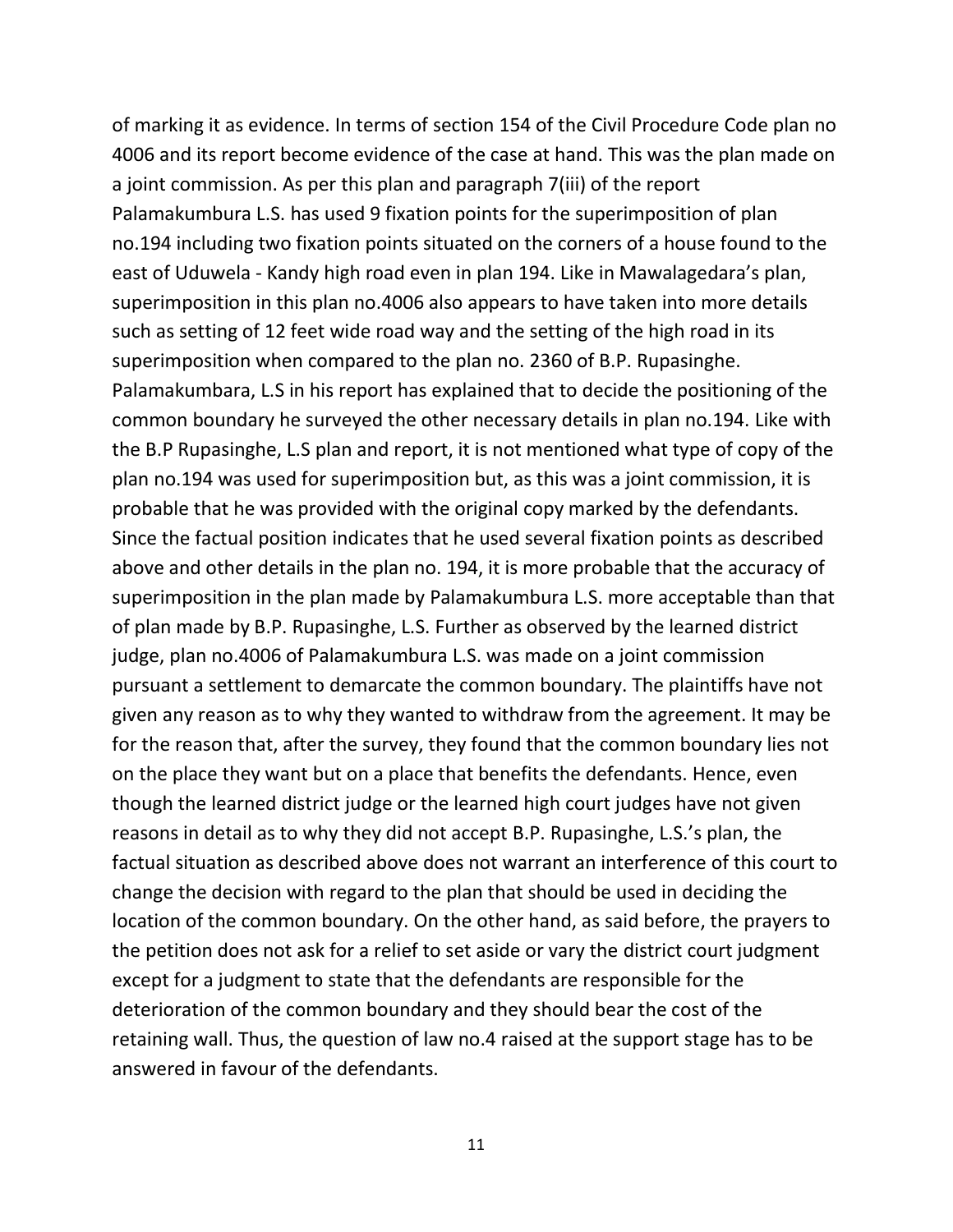As per the  $1<sup>st</sup>$  question of law mentioned above, this Court has to ascertain whether the learned high court judges erred in coming to the conclusion that the learned trial Judge had observed that evidence does not support the fact that the defendant – respondents' actions had caused the deterioration of the plaintiffs' lateral support on the east boundary. As a matter of law, it is true that a land owner has a right to have lateral support from the adjacent lands. The need to have this lateral support from the land below may be much stronger when the adjoining lands are situated along a gradient or different level. Referring to **Bandappuhamy Vs Swamy Pillai (1950) 52 N L R 234, Thurston V Hancock 12 Mass 220, Lasala V Holbrook, 4 Paige Ch 169(1833),** the plaintiffs argue that this entitlement to lateral support is a natural right. I do not see any disagreement regarding this right but to impose liability on the defendant or defendants in a given case, it must be proved that it was the acts of the defendant/s that caused the deterioration or the removal of lateral support.

As per the judgment of the learned district judge it is clear that the learned judge has come to the conclusion that the defendants are not liable to the deterioration of the embankment as they have come to reside in the land belongs to them only after the cutting of embankment by their predecessors in title and therefore, they are not liable to bear the cost of putting up a retention wall. Further the learned district judge has come to the conclusion that the soil erosion shown as lot 2 in plan X of B P Rupasinghe L. S. was a result of irregular flow of water – vide page 13 of the district court judgment. Further, it appears the learned district judge opined that the impugned embankment was not a natural embankment but one created by predecessors of the defendant for the building of the house and that it was not proved that the defendants started excavating the embankment from the beginning of 1999 - vide answer to issue no.2. Even the learned high court judges were of the view that the witnesses of the plaintiffs do not support that the defendants had behaved in an irresponsible manner. Thus, the learned high court judges also endorsed the view of the learned district judge that the evidence led did not support that lateral support to the plaintiffs' land had been disturbed by the defendants.

The plaintiffs' stance was that to put up a new construction the defendants started to excavate the inclined area of the land that existed between the higher elevation of their land and the defendants' land which was on the lower level. The defendants' stance was that they bought the land with the house but the soil that had come with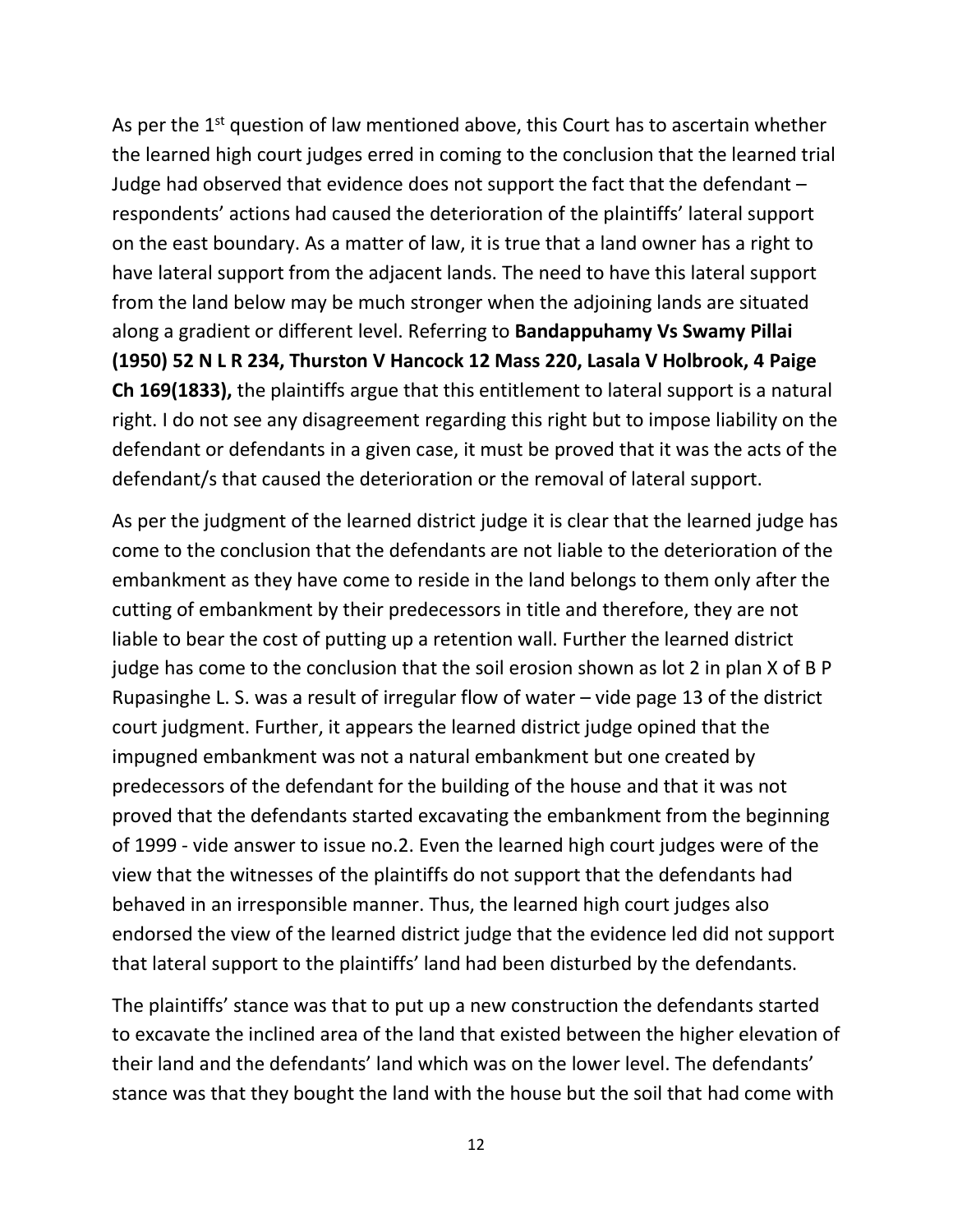the water flow from plaintiffs' land was stuck against the part of their wall making its collapse and they only removed said soil gathered against their wall and built that part. It appears that the same stance had been taken by the defendants even when they made statements to the police- vide P5. No independent witness who had seen the defendants cutting out soil had been called to give evidence on behalf of the plaintiffs, other than the surveyors and police officers who made observations after the incident. Hence it is the plaintiffs' version against the defendants' and the Court has to decide reliability of these versions on preponderance of evidence with the help of observations made by these witnesses.

One Seneviratne, an officer from the Pradeshiya Sabha, has been called as witness by the plaintiff to give evidence with regard to a building application made by the defendants. His evidence reveals that the proposed building as per the application have been mainly shown on the eastern side of the defendants' land and not on the side relating to the dispute. He also specifically has answered that between the wall of the old building and disputed embankment, no new building has been constructed - vide pages 1666 and 169 of the brief. Thus, it is clear that if any building or renovation has been done by the defendants on the side where the common boundary exists, it has been done within the limits of the old house. In certain occasions this witness has attempted to introduce defendants' buildings as unauthorized structures but at page 170 of the brief he has admitted that the relevant laws for approved plans came into force in 1983 in the towns and 1991 in the village areas and he does not know when the old building shown in P2 plan was built. This indicate that his evidence is not sufficient even to say that the house that was there when the defendants bought the land was an unauthorized structure. Whatever it is, as per his evidence, there is nothing to say that it was the defendants who excavated or removed soil from the embankment.

The police officer Weerawardane Weerasinghe who gave evidence for the plaintiffs to produce the police complaints and statements has not given any evidence with regard to the removal or cutting down of the embankment by the defendants. Tikiri Banda Rathnayake is the other police officer who had visited the subject matter for observations as per the complaint made by the plaintiffs. He has observed the erosion of soil but he does not reveal anything that is sufficient to set the liability on the defendant. As per his evidence, it appears the distance between the rear wall of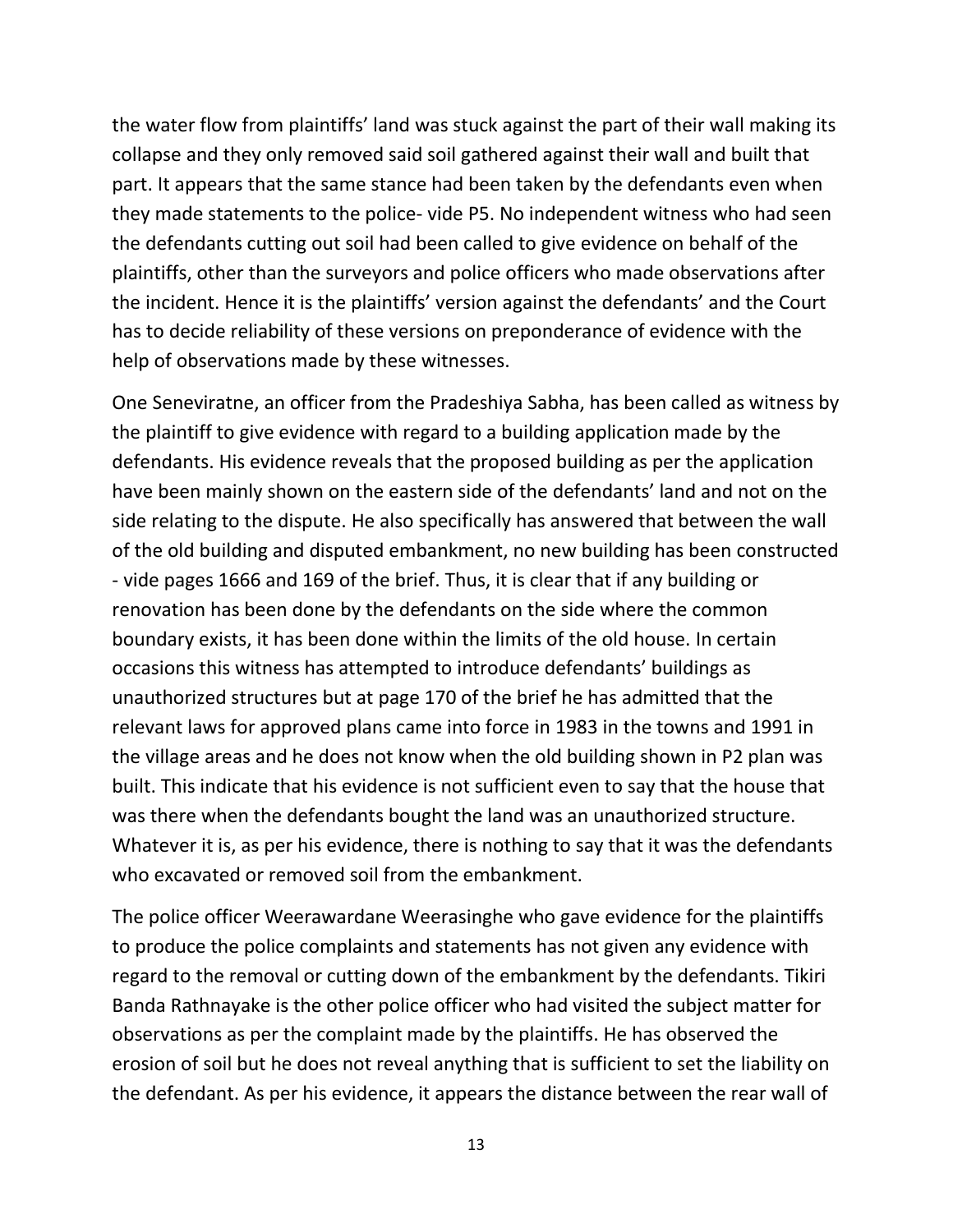the defendants' house and the embankment is only about 3 feet. As per the evidence given by Mawalagedara L.S on behalf of the Defendant this gap is around 1meter and 25 centimeters. Since the defendants bought the land with the house, it is more probable if there was a cutting down of the embankment or the inclined area, it would have taken during the time the house was built. Otherwise, the rear wall might not have been built.

B.P Rupasinghe, L.S. also has given evidence for the plaintiff with regard to the preparation of his plan no. 2360 and the observations he made. He attempts to indicate that the damage to the plaintiffs' buildings and the soil erosion at lot 2 in his plan is due to the construction of part of the house shown as 'F' in his plan (vide page186 of the brief), but paragraph 4 of his report indicates that this was what the plaintiff told him. At page 188 of the brief, he suggests to put up a protective wall to reduce the threat of soil erosion caused by excavating inclined area but there also he expresses that the plaintiffs had stated that excavation of soil from the inclined area was done for the building of the part marked as F in his plan. Thus, it is clear he was not expressing his own opinion as to cutting down of soil in the slanted area between lot 2 and "F" in his plan, but expressing what he was told by the plaintiffs. However, his evidence at page 205 of the brief indicates that lot 2 is an area where soil was eroded with the flowing of water. This supports the stance taken by the defendants that soil that came with flowing of water was gathered against their rear wall damaging it and they only removed that soil and built that part, since even the part of building marked as 'F' in the said plan does not protrude beyond the other portion of the rear wall. It appears that 'F' has been built within the limits of the existing building. As such it is hard to believe that the defendants had to remove soil from the supporting embankment for the building of "F" other than removing the soil gathered against his wall. Even though, this witness had stated in paragraph 5 of his report marked X1, that cutting out of soil vertically on the area where the common boundary has caused the soil erosion, it is not sufficient to decide that the defendants are liable for it as the house made by their predecessors in title was there when they bought it, and the bank between the two lands would have been created for such construction. This situation is well explained by the Mawalagedara L.S when he gave evidence for the defendants while submitting the plan and report made by him. As per his report and evidence, both parties have built their houses by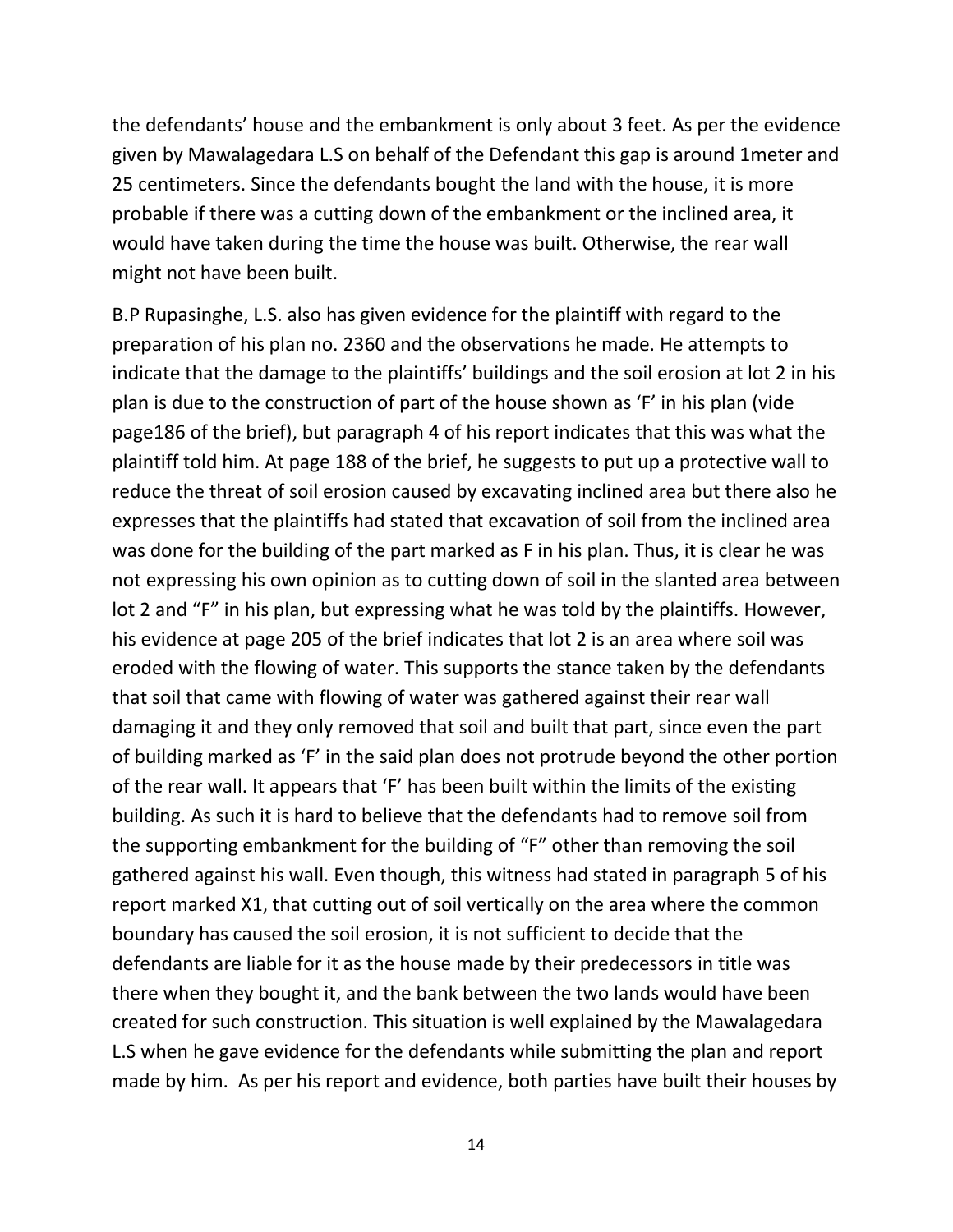cutting out the soil from the upper part of the land and filling part of the lower part secured by retention walls, and thus, levelling the area needed for building the house. He has also explained that there was no other alternative to prepare the lands for building due to the inclination of the area in its natural setting. This clarify if there was any cutting out of soil making vertical embankments or near vertical embankments, it would have taken place at the time the plaintiffs or the predecessors of defendants made their houses. He further has expressed that the damages caused to the plaintiffs' buildings has resulted due to the unsteadiness of the filled area as it has sunk. He opines that if it was due to the cutting out or loosening of soil in the embankment, it would have first caused damages to the retention wall that exists in between. As per his evidence common boundary is in the possession of the plaintiffs. He has also observed a ditch/trench marked as H, H1, F2and C1 in his plan which carry rain water and waste water from the plaintiffs' land towards the lower area. He has stated that part of this, namely H, H1, F2, was made of cement and concrete but the rest is on bare land across the inclined area. He has also expressed that flowing water from this ditch/trench causes soil erosion – vide evidence in chief of this witness and his plan and report marked as V2 and V2a. This court also observe that this ditch is situated in the area where the soil erosion is shown as lot 2 in the plan of B. P. Rupasinghe L.S. the plaintiffs, while referring to **Marikar vs de Rosairo (1912) 15 NLR 507** and **Fernando v Fernando 2 bal 202** submit that the lower proprietor is obliged to receive water that flows in the ordinary course of nature from the upper tenement. However, if the nature of the upper land has been changed to built houses or ditch or trench is constructed for the flow of water one may not be able to argue that the change of flow of water resulting due to such facts is still a flow in the ordinary course. Anyhow, in the case at hand, there is no injunction against the plaintiffs by the lower courts or a cross appeal made by the defendants for not giving such permanent injunction.

As explained above, the plaintiffs have failed in proving their case against the defendants and the defendants have also explained the causes for alleged damages to the plaintiffs through evidence. As such, this court cannot hold that the learned high court judges erred in coming to the conclusion that the learned trial Judge had observed that the evidence led at the trial does not support the fact that the